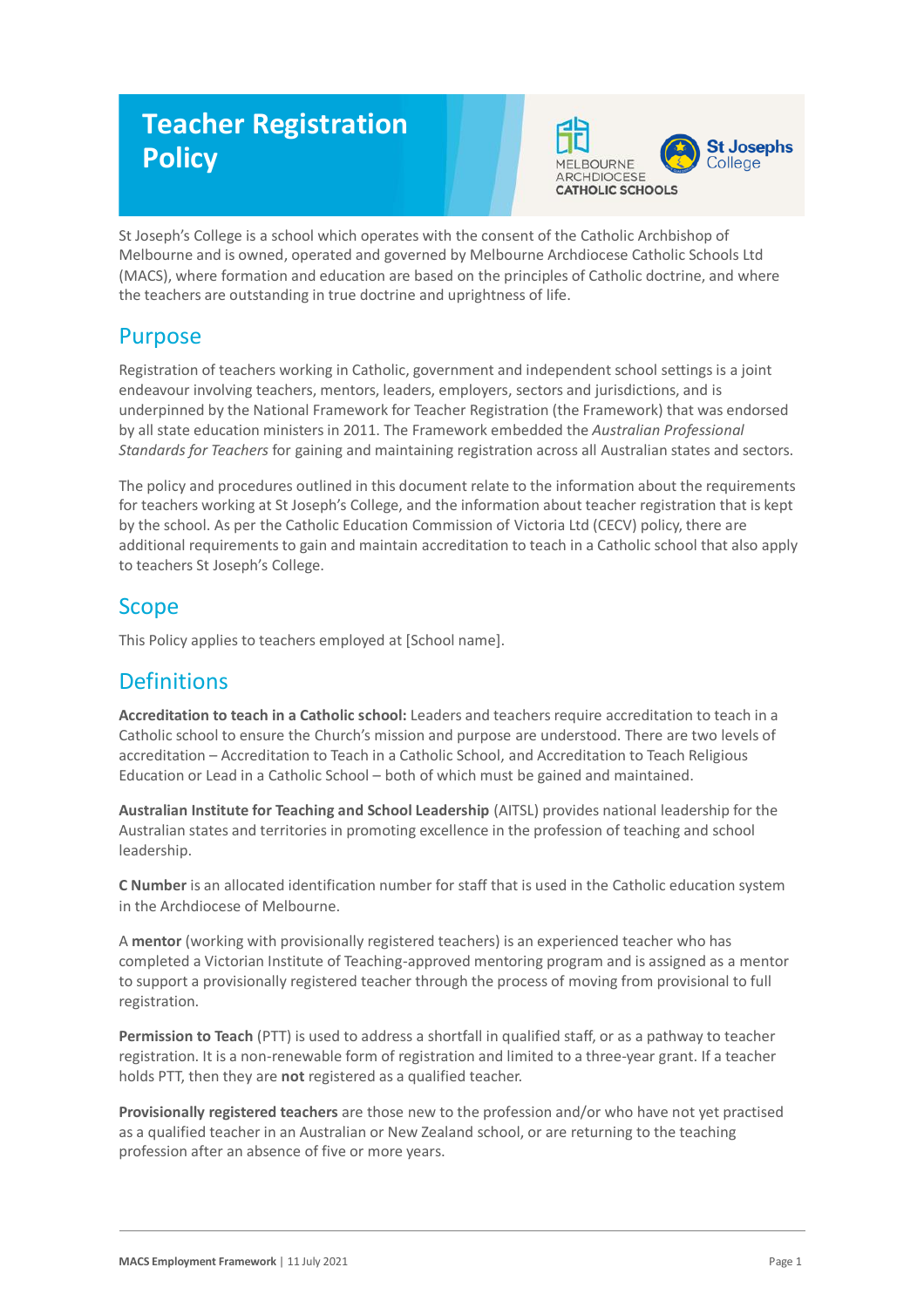A **registered teacher** is a qualified teaching professional suitable to practise as a teacher in a Victorian school or early childhood setting. A registered teacher is one who demonstrates the following requirements:

- a demonstrated proficiency in the *Australian Professional Standards for Teachers*
- the ability to maintain professional practice
- suitability to teach.

**Registration** as a teacher is an important mechanism to assure the safety, competency and quality of the profession. Its design is underpinned by a clear intent to set and uphold high standards of professional practice.

**Registration conditions** are conditions that may have been placed on a teacher's registration which should be recorded in the Victorian Institute of Teaching register.

**Victorian Institute of Teaching** (VIT) is an independent statutory authority which regulates members of the teaching profession. All teachers must be registered with the VIT in order to be employed in a school in Victoria.

**VIT register** is a register of VIT registration numbers, category, limitations (if any), and renewal and expiry dates for each teacher. This register is maintained at St Joseph's College by the Principal or authorised delegate in electronic format.

**Working with Children Check** (WWCC) is required for child-related work in Victoria. Teachers registered with the VIT are exempt from the requirement to obtain a WWCC as the VIT registration process includes checks for suitability for child-related work. Teachers must notify Working with Children Check Victoria (WWCCV) of any child-related work they do outside the school (whether paid or voluntary). In the event a teacher's VIT registration is suspended or cancelled, WWCCV may notify the organisations listed that the teacher exemption no longer applies. To notify WWCCV of other childrelated work, teachers must complete the 'Teacher notification' form.

### **Policy**

All teachers practising in Victorian Catholic schools are required to be registered with the VIT, the independent authority which regulates members of the teaching profession.

Recruitment of teachers is in accordance with the MACS staffing and recruitment policies.

# Teacher registration – limitations

#### **Provisionally registered teachers**

Provisional registration is granted until teachers demonstrate they meet the standards at the Proficient Teacher level. Teachers have a period of two years to demonstrate that they:

- possess an application of knowledge in teaching situations where the individual has full professional responsibility for the learning of students
- meet the *Australian Professional Standards for Teachers* at the Proficient Teacher level
- have had at least 80 days teaching experience in an Australian or New Zealand school.

A mentor will be assigned to a provisionally registered teacher seeking full registration. More information about the process to attaining full registration is available on the [VIT website.](https://www.vit.vic.edu.au/registered-teacher/moving-to-full-registration)